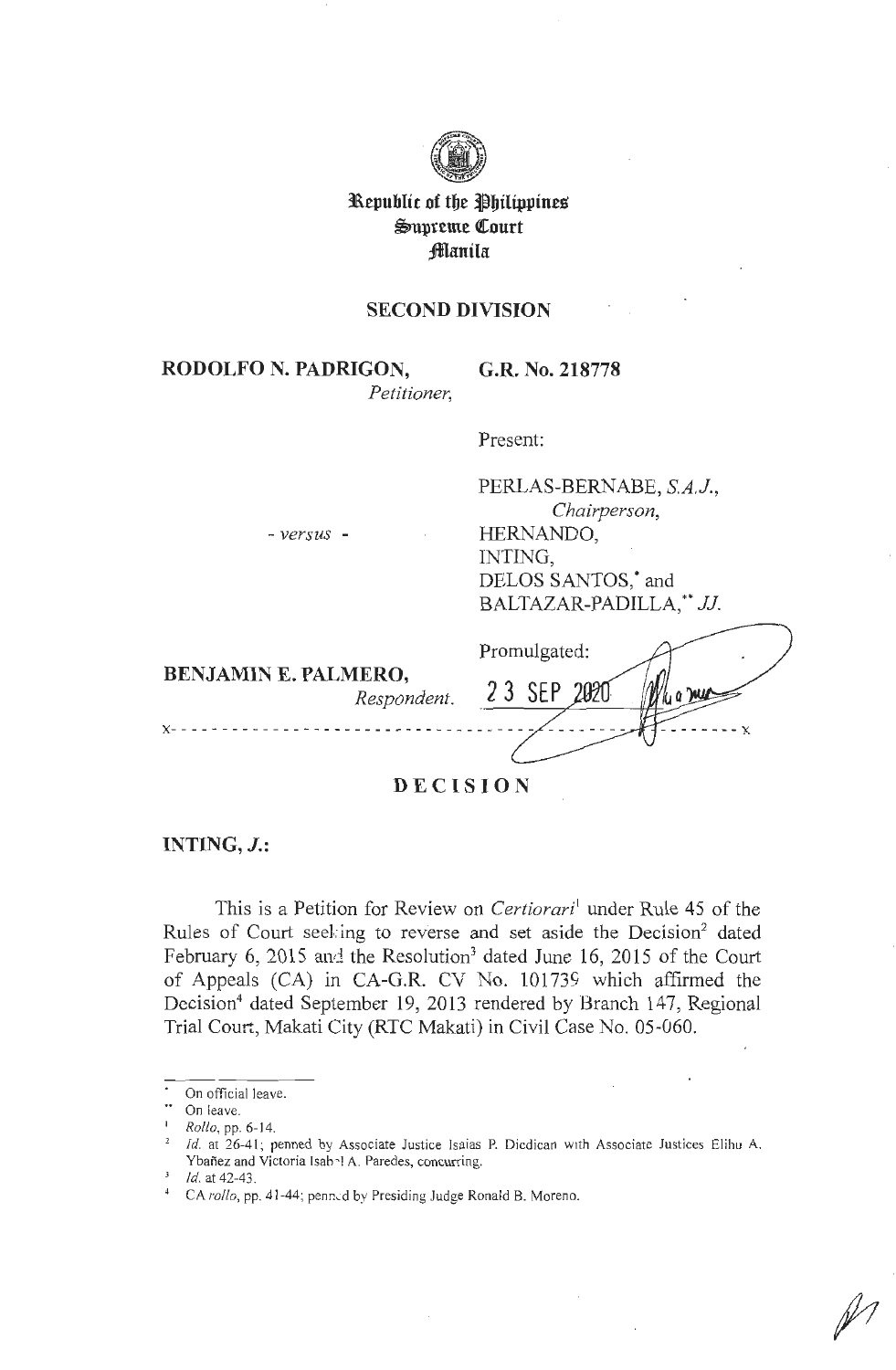## *The Antecedents*

The case stemmed from a Complaint<sup>5</sup> for Collection of Sum of Money with Damages filed by Benjamin E. Palmero (respondent) against Rodolfo N. Padrigon (petitioner) on January 25, 2005.

In the complaint, respondent alleged the following:

Sometime in 2001, petitioner expressed his intention to buy respondent's property consisting of a parcel of land with an ice plant located in Brgy. Tugos, Paracale, Camarines Norte with Transfer Certificate of Title (TCT) No. T-38111 (subject property); and that petitioner offered to buy the subject property for P2,000,000.00 to be paid by delivering in respondent's favor eight developed lots plus cash in the amount of P500,000.00. 6

In May 2001, the parties executed a Deed of Conditional Sale<sup>7</sup> with the following conditions, to wit:

That this Deed of Conditional Sale will be replaced by a Deed of Absolute Sale after the satisfactory compliance by both the vendor and the vendee of the following terms and conditions:

- 1. That Mr. BENJAMIN PALMERO shall execute a DEED OF ABSOLUTE SALE in favor of Engr. RODOLFO PADRIGON against a parcel of land, including the improvements therein, described as Lot 1161 -B, Psd-05- 018356, located at Brgy. Tugos, Paracale, Camarines Norte, covered by TCT No. 38111 and containing an area of ONE THOUSAND THREE HUNDRED (1,300) SQUARE METERS more or less;
- 2. That Engr. RODOLFO PADRIGON shall, in his name, apply for a bank loan at any bank of his choice, using the said parcel of land covered by TCT No. 38111 as collateral or security thereof;
- 3. That Engr. RODOLFO PADRlGON shall, afler loan take out, remit to Mr. BENJAMlN PALMERO the amount of FlVE HUNDRED EIGHTY THOUSAND FOUR

Records, pp. 1-6.

*Id.* at 1-2.

*<sup>1</sup>*Id. at 7-9.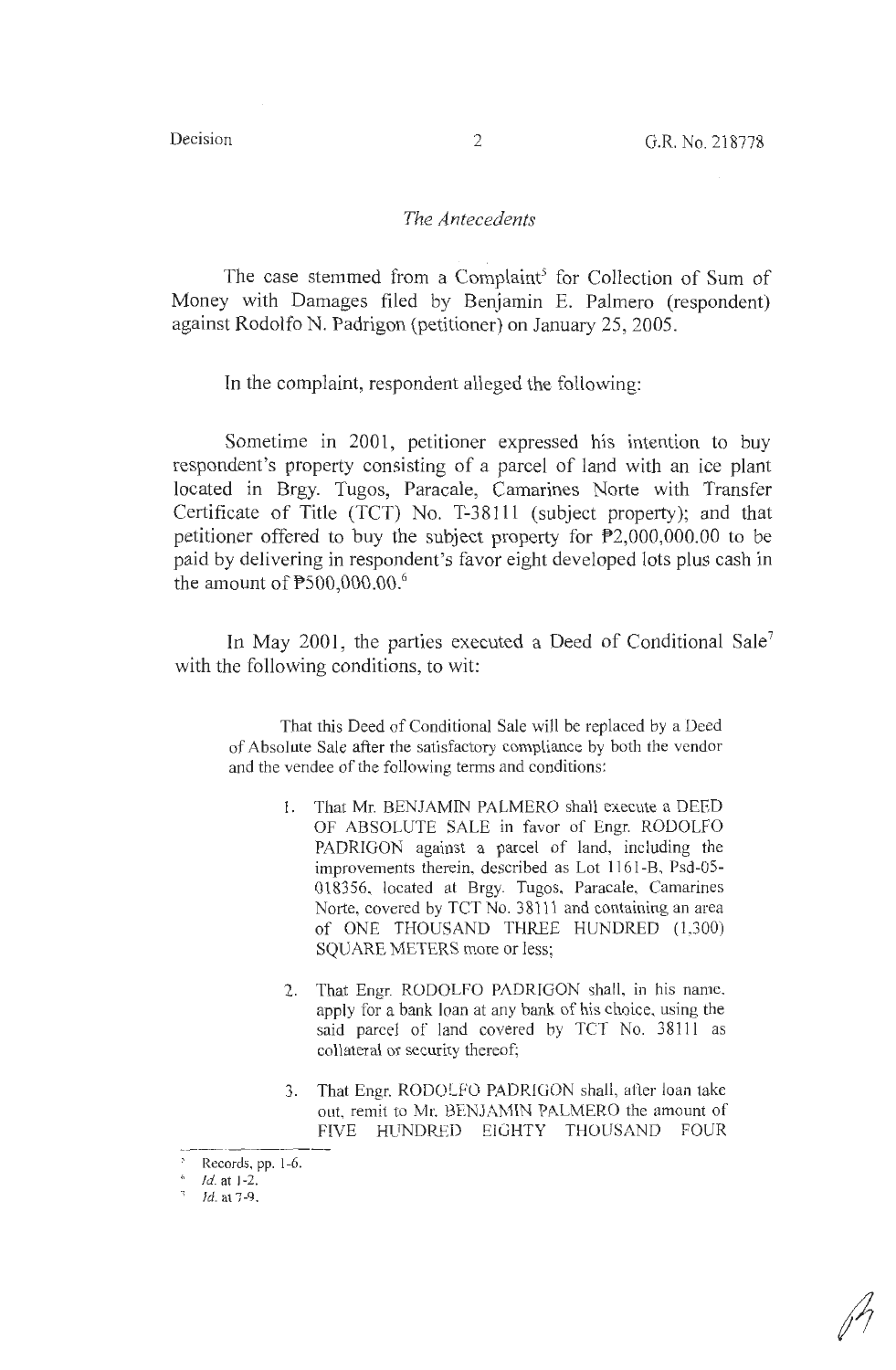HUNDRED PESOS (Php 580,400.00) by way of three (3) postdated personal checks dated September 1, 2001, October 1, 2001, and November 1, 2001;

4. That finally, Engr. RODOLFO PADRIGON shall close out the mortgage for the eight (8) parcels of land which is the subject of this Conditional Deed of Sale and submit to Mr. BENJAMIN PALMERO the titles of such parcels of land on or before February 1, 2002, free from all liens and encumbrances.<sup>8</sup>

On May 11, 2001, respondent executed a Deed of Absolute Sale<sup>9</sup> over the subject property in compliance with the conditions stated in the Deed of Conditional Sale earlier executed by both respondent and petitioner.

In the process, petitioner asked him to change the actual amount of the consideration for the subject property to make it appear that it was sold only for P70,000.00. Moreover, before all of the conditions in the Deed of Conditional Sale could be complied with, petitioner changed his original offer of the eight developed residential lots considering that there was a group who wanted to acquire them. Petitioner instead asked respondent if petitioner could replace them with two bigger parcels of land, plus a cash amount of  $P1,000,000.00$ . Respondent agreed to the offer. Subsequently, the deed of conditional sale was cancelled.<sup>10</sup> Petitioner, thereafter, executed an undated Deed of Absolute Sale<sup>11</sup> conveying two parcels of land located at Brgy. Tawig, Paracale, Camarines Norte in favor of respondent and issued three postdated checks<sup>12</sup> in respondent's name to cover the amount of  $\overline{P}1,000,000.00$  as part of the agreement.

Later on, petitioner requested respondent to postpone the encashment of the checks issued to him. Respondent acceded. However, after several extensions, respondent finally proceeded to deposit the checks. Unfortunately, the checks were all dishonored by reason of "account closed." <sup>13</sup>

Id. at 7-9.

 $1d$ . at 10.

<sup>&</sup>lt;sup>10</sup> See Cancellation of Deed of Conditional Sale dated February 28, 2002, *id.* at 11.

 $11$  Id. at 12.

<sup>&</sup>lt;sup>12</sup> Prudential Bank Check Nos. 040570, 040571 and 010572, *id.* at 13-15.<br><sup>13</sup> Id. at 16.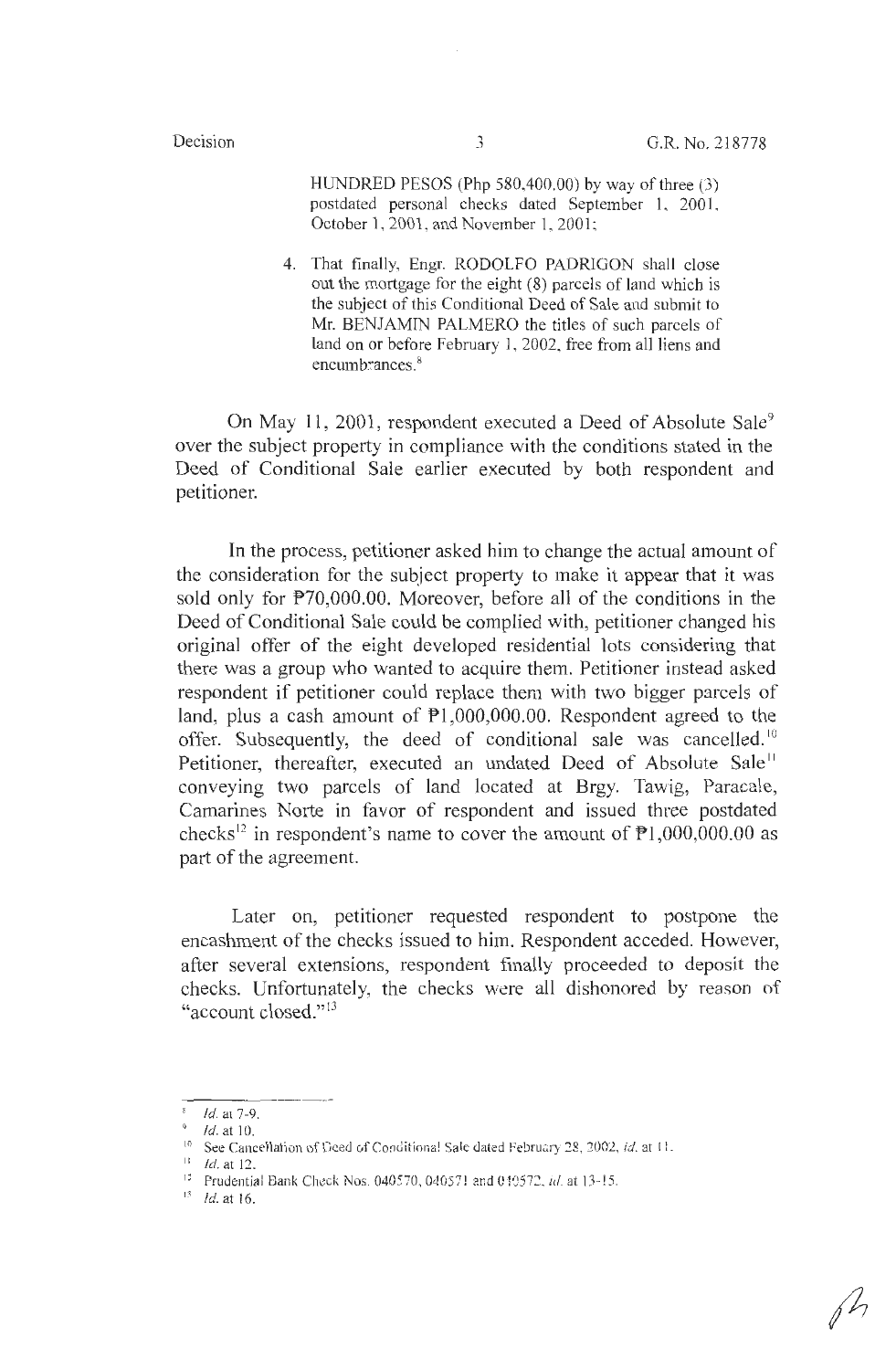Sometime in June 2004, petitioner replaced one of the dishonored checks with another check in the amount of P200,000.00. However, petitioner refused to replace the two other dishonored checks amounting to P800,000.00. <sup>14</sup>

Notwithstanding respondent's repeated demands, the last of which was thru a letter dated December 11, 2004 which was received on January 6, 2005, petitioner continuously failed and refused to make good the amount represented by the dishonored checks or to pay the amount of P800,000.00 to respondent. Thus, respondent filed an action for collection of sum of money for the amount of P800,000.00 against petitioner. <sup>15</sup>

Instead of an Answer, petitioner filed a Motion to Dismiss<sup>16</sup> raising absence of cause of action on the part of respondent considering that the checks, subject of the complaint, were already stale and could no longer be a source of a valid right.<sup>17</sup>

On July 1, 2005, the RTC Makati denied the motion.<sup>18</sup> Petitioner filed a Motion for Reconsideration (to the Order dated July 1, 2005),  $19$ but the RTC Makati denied it in an Order<sup>20</sup> dated February 23, 2006. The RTC Makati gave petitioner a period of ten days from receipt of the Order to file his Answer. Petitioner moved for an extension of time to file his Answer which the RTC Makati favorably granted. Again, instead of filing an Answer, petitioner filed a Petition<sup>21</sup> (with prayer for Prohibitory and Mandatory Injunction and/or Temporary Restraining Order) under Rule 65 of the Rules of Court with the CA assailing the RTC Makati Order denying his Motion to Dismiss. Consequently, the RTC Makati issued an Order dated June 29, 2006 sending the records of the case to the Archives without prejudice to its reinstatement.

The CA dismissed the petition in a Resolution<sup>22</sup> dated January 6, 2010. It likewise denied petitioner's motion for reconsideration.

 $\mathscr N$ 

 $14$  *Id.* at 29.

<sup>&</sup>lt;sup>15</sup> Records, pp. 333-334.<br><sup>16</sup> *Id.* at 55-57.

 $17$  *Id.* at 56-57.

<sup>&</sup>lt;sup>18</sup> See Order dated July 1, 2005, *id.* at 68.<br><sup>19</sup> *Id.* at 75-76.

<sup>&</sup>lt;sup>20</sup> *Id.* at 77.<br><sup>21</sup> *Id.* at 84-92.<br><sup>22</sup> *Id.* at 127-128; penned by Associate Justice Priscilla J. Baltazar-Padilla (now a member of the Court) with Associate Justices Hakim S. Abdulwahid and Vicente S.E. Veloso, concurring.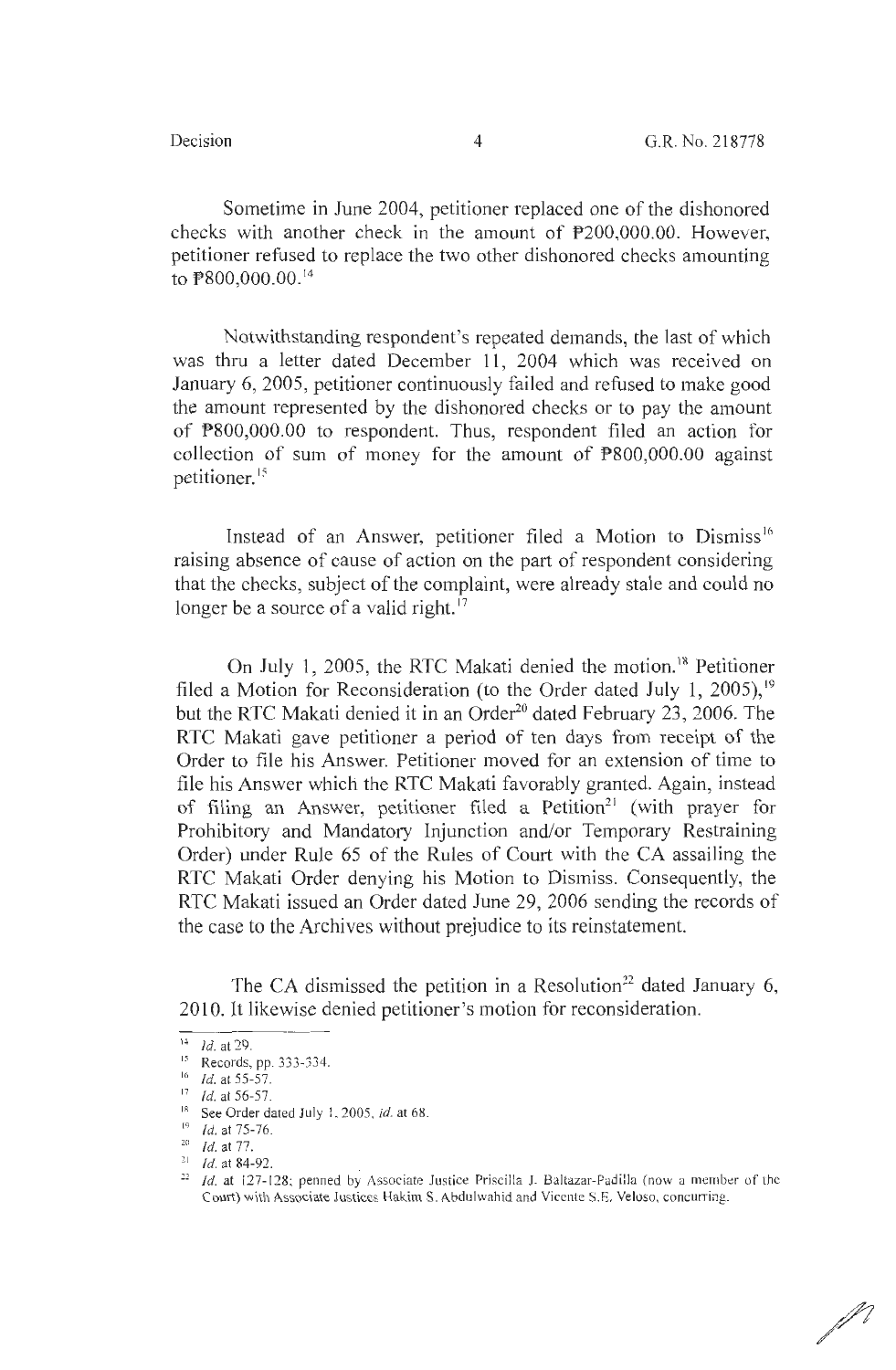Hence, on August 18, 2011, respondent filed with the RTC Makati a Motion to Revive the case.<sup>23</sup> Petitioner opposed asserting that the case must be dismissed because respondent had failed to prosecute the case within a period of five years, and that he was guilty of *!aches.* 

The RTC Makati in an Order<sup>24</sup> dated September 18, 2011, granted respondent's motion to revive the proceedings before it and ordered petitioner to file his Answer within a non-extendible period of 15 days. For the third time, instead of filing an Answer, petitioner filed a Motion for Reconsideration. 25 Respondent filed his Comment/Opposition (to the Motion for Reconsideration dated 25 October 2011) with a Motion to Declare the [Petitioner] in Default.<sup>26</sup>

On September 19, 2012, the RTC Makati denied the Motion for Reconsideration filed by petitioner.<sup>27</sup> On October 4, 2012, it declared petitioner in default.28 Hence, respondent was able to present his evidence *ex parte.* 

Feeling aggrieved by the default order, petitioner filed a Motion to Set Aside Order of Default with attached Answer<sup>29</sup> dated November 8, 2012. On January 28, 2013, the RTC Makati denied the motion.<sup>30</sup>

On August 29, 2013, respondent proceeded with the presentation of his evidence *ex parte.*<sup>31</sup>

## *The Ruling of the RTC*

On September 19, 2013, the RTC Makati rendered the Decision<sup>32</sup> in favor of respondent and ordered petitioner to pay the following: ( l) actual damages in the amount of P800,000.00 with 6% interest *per annum* counted from the date of demand until the amount is fully paid; (2) attorney's fees in the amount of  $\mathbb{P}80,000.00$ ; and (3) cost of suit.

<sup>&</sup>lt;sup>23</sup> *Id.* at 113-115.

 $^{24}$  *Id.* at 134.

<sup>&#</sup>x27; <sup>5</sup>*id.* at !36- 137. 16 */J.* at 153- 157.

<sup>&</sup>lt;sup>27</sup> See Order dater September 19, 2012, *id.* at 163-164.

 $\frac{28}{29}$  *Id.* at 171.<br>
29 *Id.* at 173-174.

<sup>&</sup>lt;sup>30</sup> See Order dated January 28, 2013, *id.* at 225.

<sup>;</sup> <sup>i</sup>*/?.ollo,* p. 3 1.

n CA *rollo,* pp. 4 1-44.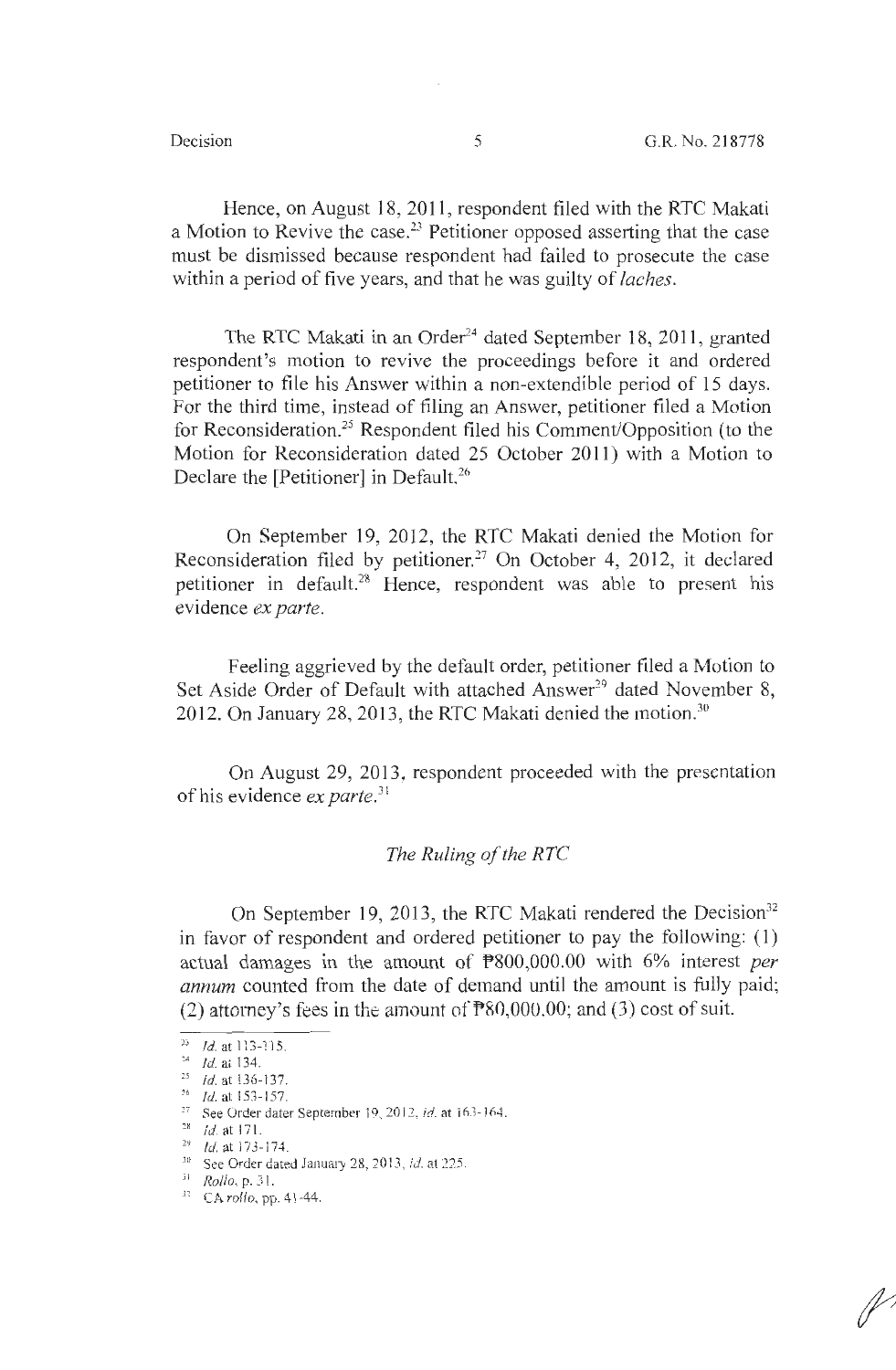## Petitioner filed an appeal with the CA.

## *The Ruling of the CA*

Petitioner questioned the order of revival of the proceedings and the default order issued by the RTC Makati. He asserted that the RTC Makati erred in granting in favor of respondent the amount being prayed for in the complaint for collection of sum of money with damages.

In the assailed Decision<sup>33</sup> dated February 6, 2015, the CA denied petitioner's appeal for lack of merit and affirmed the RTC Makati Decision.

Petitioner filed a Motion for Reconsideration<sup>34</sup> and prayed for the reversal of the above CA Decision. On June 16, 2015, the CA rendered a Resolution<sup>35</sup> denying the motion.

Petitioner filed his Petition for Review on *Certiorari* before the Court.

# *The Petition*

In the petition, petitioner alleges that respondent filed a Complaint<sup>36</sup> for Rescission of Deed of Absolute Sale, Recovery of TCT No. T-38111 & Damages (Complaint for Rescission) before Branch 39, RTC, Daet, Camarines Norte (RTC Daet) praying that the Deed of Absolute Sale dated May 11, 2001 over the subject property executed by respondent in favor of petitioner be rescinded or cancelled; and that petitioner be ordered to return and to deliver to him the owner's duplicate copy of TCT No. T-38111.<sup>37</sup>

Petitioner argues that respondent, in praying for the rescission, nullification, and cancellation of the Deed of Absolute Sale dated May 11, 2001 and for the return of the corresponding owner's duplicate copy of TCT No. T-38111, is deemed to have abandoned, discarded,  $\frac{1}{3! \text{ Rollo} \cdot 26-41}$ 

<sup>33</sup>*Rollo,* 26-41 .

 $34$  Id. at 23-25.

<sup>&</sup>lt;sup>35</sup> *Id.* at 42-43.

 $^{46}$  *Id.* at 15-19.

 $^{37}$  *Id.* at 18.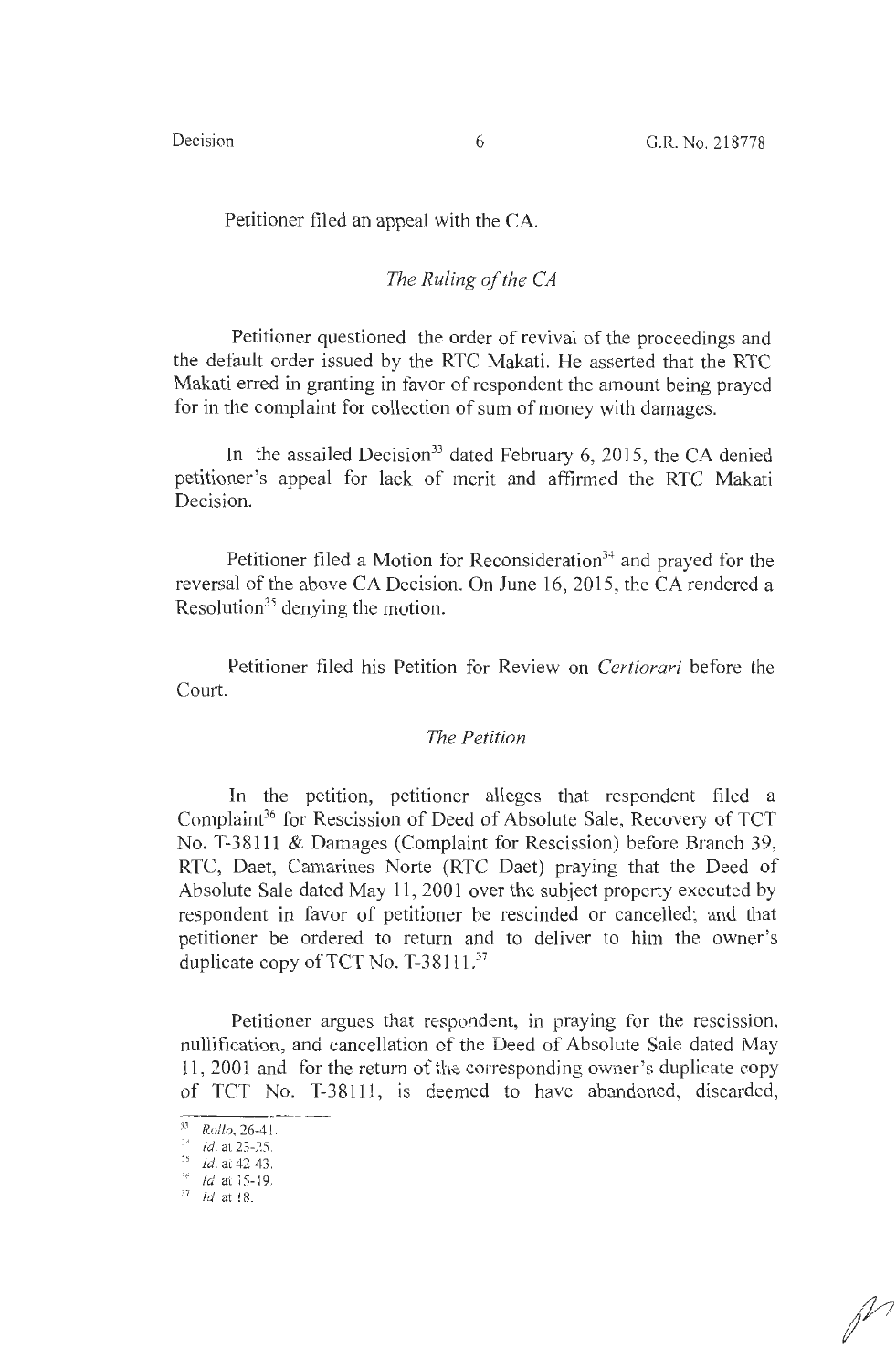relinquished, and withdrawn the instant Complaint for Sum of Money with Damages before the RTC Makati for the simple reason that there is no more transaction to serve as a basis for the collection. Thus, petitioner insists that the filing of the new complaint is a supervening fact that will render the complaint for sum of money moot. To make the petitioner still liable by virtue of the cancelled deed of absolute sale dated May 11, 2001 is to unjustly enrich respondent.<sup>38</sup>

### *Comment*

In his Comment,<sup>39</sup> respondent did not contest the existence of the Complaint for Rescission before the RTC Daet. However, respondent denies abandoning his claims in the Complaint for Sum of Money and Damages before the . Makati RTC which is now before the Court on appeal.

Notably, respondent argues that the Complaint for Sum of Money and Damages before the Makati RTC is grounded on petitioner's failure to make good his obligation of paying the consideration for the sale of the building, ice plant, and machinery. On the other hand, the case before the RTC Daet is the Complaint for Rescission which is grounded on petitioner's failure to settle his obligation for the sale of respondent's lot covered by TCT No. T-38111 of the Registry of Deeds for Daet, Camarines Norte.

## *Our Ruling*

The Court denies the petition.

First, the Court deems it worthy to emphasize that there is yet no judgment rendered on the merits on respondent's Complaint for Rescission declaring the rescission of the deed of absolute sale dated May 11, 2001. Thus, petitioner's claim that there is no more purchase price to collect in the complaint for sum of money and damages because there is no more deed of absolute sale to speak of is erroneous.

Second, petitioner failed to establish the abandonment of respondent's Complaint for Sum of Money with Damages by virtue of

 $^{38}$  *Id.* at 11.

 $^{39}$  *Id.* at 50-61.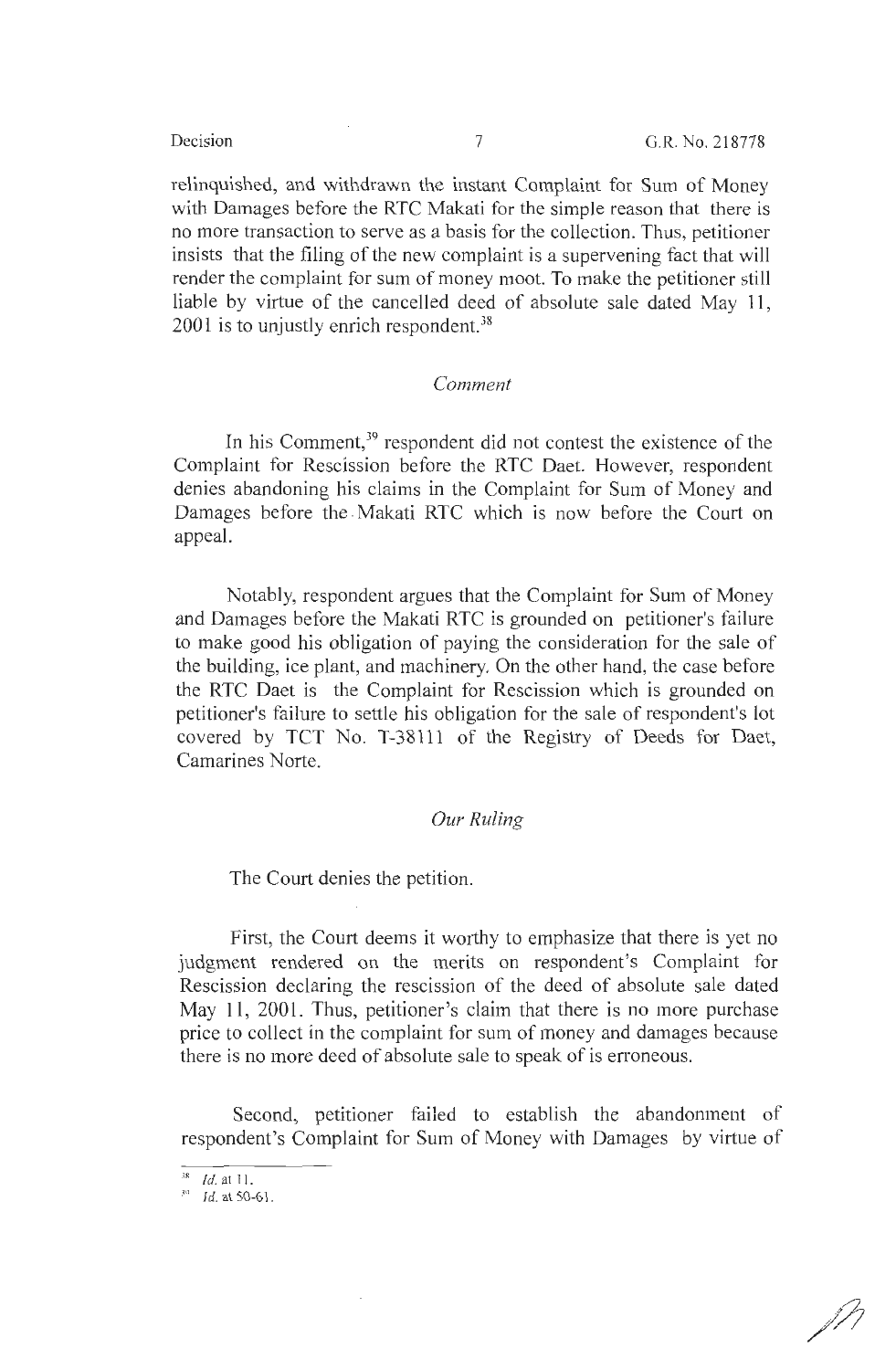respondent's act of filing the Complaint for Rescission before the RTC Daet.

To recall, as narrated by the CA, petitioner conveyed to respondent two parcels of land located at Brgy. Tawig, Paracale, Camarines Norte in favor of respondent and issued three postdated checks with a total amount of  $P1,000,000.00$  in respondent's name as payment for the purchase of respondent's parcel of land covered by TCT No. T-38111. But per allegation of respondent, petitioner's payment is also for the purchase of the building, ice plant, and machinery. Unfortunately, the three postdated checks were dishonored. While petitioner replaced one of the dishonored checks, he refused to replace the two checks with a total amount of  $P800,000.00$ . Thus, respondent filed the Complaint for Sum of Money with Damages against petitioner.

On the other hand, the Complaint for Rescission which was attached by petitioner in his petition provides in part:

4. *On May 11, 2001, [respondent] and [petitioner] entered*  into an agreement whereby the lot covered by TCT No. T-38111 will *be sold for a value of PhP 1,000,000.00 to the latter. The building and the ice-making machineries standing on this lot is covered by a separate agreement on the sale thereof also for an amount of Php 1,000,000.00.* Hence, the total value of the Lot, Building and Ice-Making Machines is P2,000,000.00.

#### **xxxx**

7. Consequently, a Deed of Absolute Sale for the two lois was also executed by [petitioner] in favor of the [respondent], copy is marked as Annex "D". In both deeds (Annex "C" and "D"), the real value of the consideration agreed by the parties was understated. Significantly, however, these two lots with TCT Nos. T-42380 and T-42381 correspond already as payment to the value of the land of the plaintiff with TCT No. T-38111 worth PhP 1,000,000.00 and [petitioner] issued three post-dated Prudential Bank Check nos. 040570, 040571 and 040572 dated August 15, 2002, May 15, 2002 and June 15, 2002 with a value of PhP 200,000.00, PhP 200,000.00 and PhP 600,000.00 respectively to cover the payment for the building and machineries that costs ?hP 1,000,000.00

8. Thereafter, [petitioner] requested that the 8 lots be exchanged to two lots covered by TCT Nos. T-42830 and T-42381 because he found interested buyers of the 8 lots., the corresponding Deed of Absolute Sale is marked as Annex "D" supra. TCT Nos. T-42830 and T-42381 are marked as Annex "E" and "F" respectively.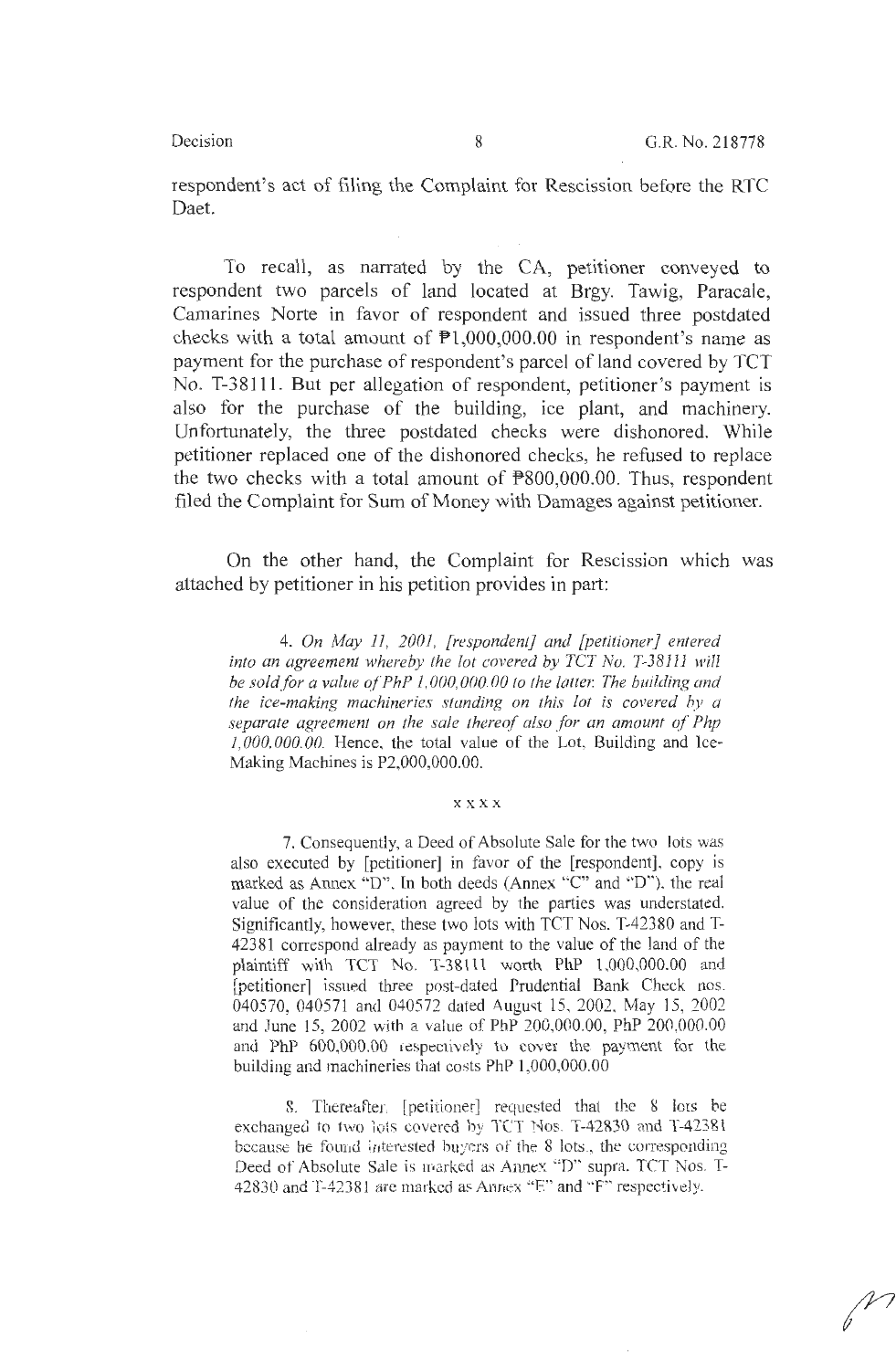9. During the agreed barter of TCT No. T-38111 for TCT Nos. T-42380 and T-42381, the title of the latter lots were covered by a mortgage with Development Bank of the Philippines (DBP) but [petitioner] promised to redeem it and deliver these titles to [respondent] a month after August 19, 2002. However, [petitioner] failed to redeem it and [respondent] discovered upon verification from the Registry of Deeds of Camarines Norte that these TCT Nos. T-42380 and T-42381 were already acquired by and registered to DBP, the mortgagee bank, as of February 14, 2008 with new TCT Nos. 71719 and 717118 copies are marked as Annex "G" and "H";

10. Consequently, [respondent] wrote [petitioner] on August 2, 2012 and demand for the return of payment of PhP 1,000,000.00 as the agreed value of the TCT No. T-38111 which title was delivered by [respondent] to [petitioner] upon execution of the Deed of Absolute Sale on May 11, 2001, copy of the letter is marked as Annex "I"

11. In his reply dated August 17, 2012, [petitioner] asserts that the sale of the land with TCT No. T-38111 is void because it was declared in the deed as residential when it is not the letter is marked as Annex "J". This is just a false ground for [petitioner] to declare the sale void because the declaration in the sale that the land is residential when in truth it is agricultural not a fraudulent representation that nullifies the sale. It was his own scheme to declare it as residential to increase the appraised value for his own purpose of mortgaging it with the bank. Be that as it may, [petitioner] also treats the sale void although on an erroneous ground;

12. Considering that the [petitioner] failed to make good with the delivery of TCT Nos. T-42380 and T-42381 or pay the sum of Pl,000,000.00 as consideration for TCT No. T-38111, the Deed of Absolute Sale executed on May 11, 2001 should be rescinded.

### CAUSE/S OF ACTION

13. In the Deed of Absolute Sale dated May 11, 2001, [petitioner's] obligation was to deliver the titles of the land with TCT Nos. T-42380 and T-42381 or pay the sum of PhP 1,000,000.00. However, [petitioner] failed to comply with his obligations which constitutes breach of contract.

### xxxx

14. It turned out that [petitioner] had no intention at all to comply with his own obligation because all his representations made to secure the consent of [respondent] in this dealing were false. His manifest bad faith warrants the imposition upon him not just of moral damages that [respondent] suffered such as anxiety, stress, sleepless nights but also exemplary damages for his bad faith.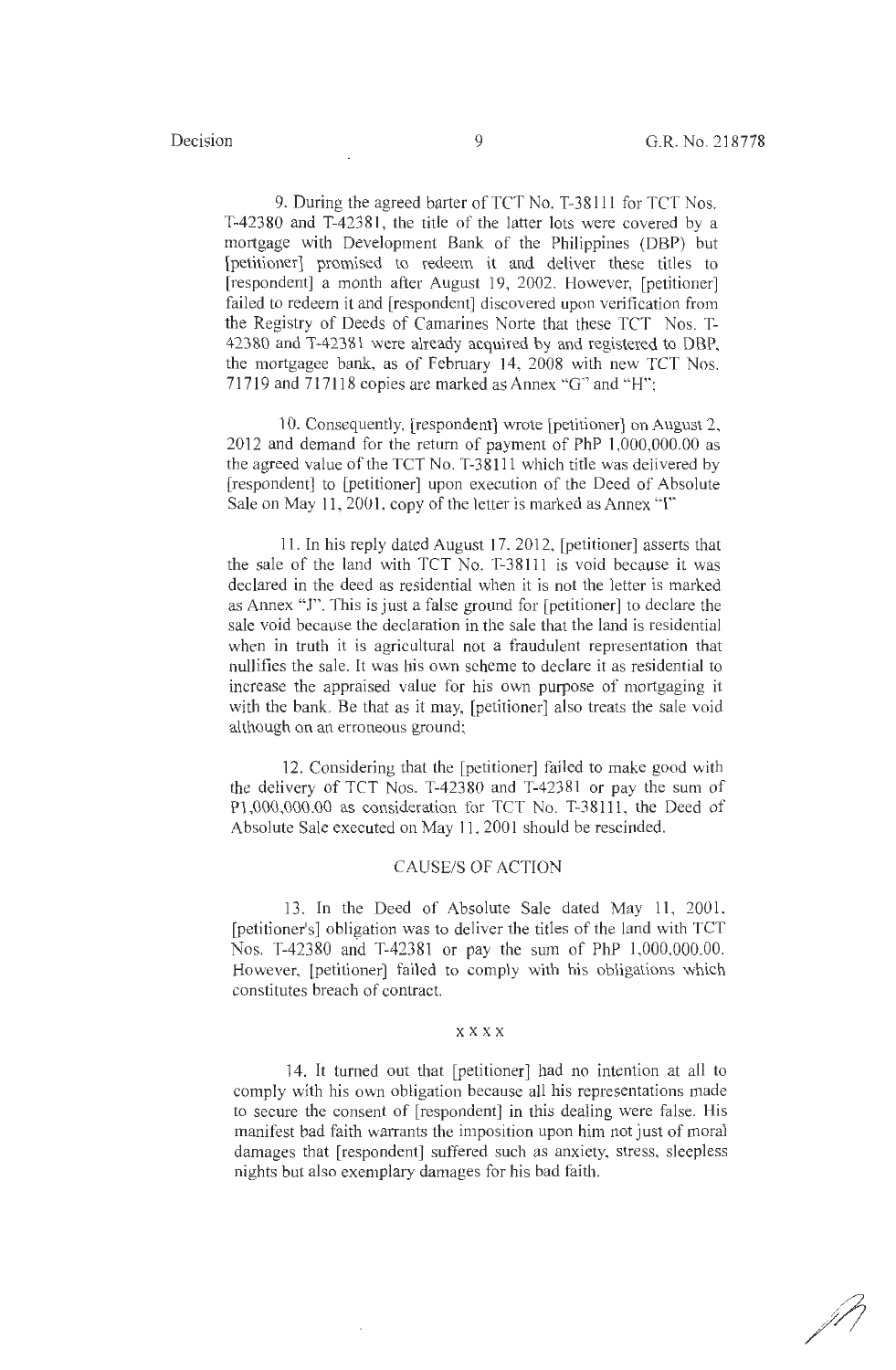### **XX.XX**

### PRAYER

WHEREFORE, premises considered, it is respectfully prayed of this Honorable Court that this judgment be rendered to wit:

- 1. Declaring the Deed of Sale dated May 11, 2001 executed by [respondent] in favor of [petitioner] rescinded or canceled;
- 2. Ordering the [petitioner] to return or deliver to [respondent] the Owner's Duplicate Copy of TCT No. T-38111;
- 3. Ordering [petitioner] to pay moral and exemplary damages as the Court may determine after trial, and;
- 4. Ordering the [petitioner] to pay Acceptance Fee of PhP 50,000.00 PhP 2,000.00 for every Court Hearing, and the costs of suit.

Other relief just and equitable under the premises are likewise prayed for.<sup>40</sup>

Without prejudging the merits of the Complaint for Rescission, the Court finds that petitioner failed to establish that respondent abandoned the Complaint for Sum of Money with Damages by filing the Complaint for Rescission.

Specifically, a reading of the Compiaint for Rescission shows that while respondent sought the rescission or cancellation of the Deed of Absolute Sale dated May 11, 2001, it appears that what respondent intends to be rescinded by the RTC Daet is only the sale of the lot and not the sale of the building, ice plant, and machinery. This can be gathered from respondent's premise as stated in his Complaint for Rescission that the sale of the lot is separate from the sale of the building, ice plant, and machinery.

In the mind of respondent, there are two transactions: *first,* for the sale of the Jot; and *second,* for the sale of the building, ice plant, and machinery. Further, the consideration for the purchase of the building, ice plant, and the machinery is separate from the consideration for the purchase of the lot where the ice plant and the machinery stand.

 $-40$  Id. at 16-18.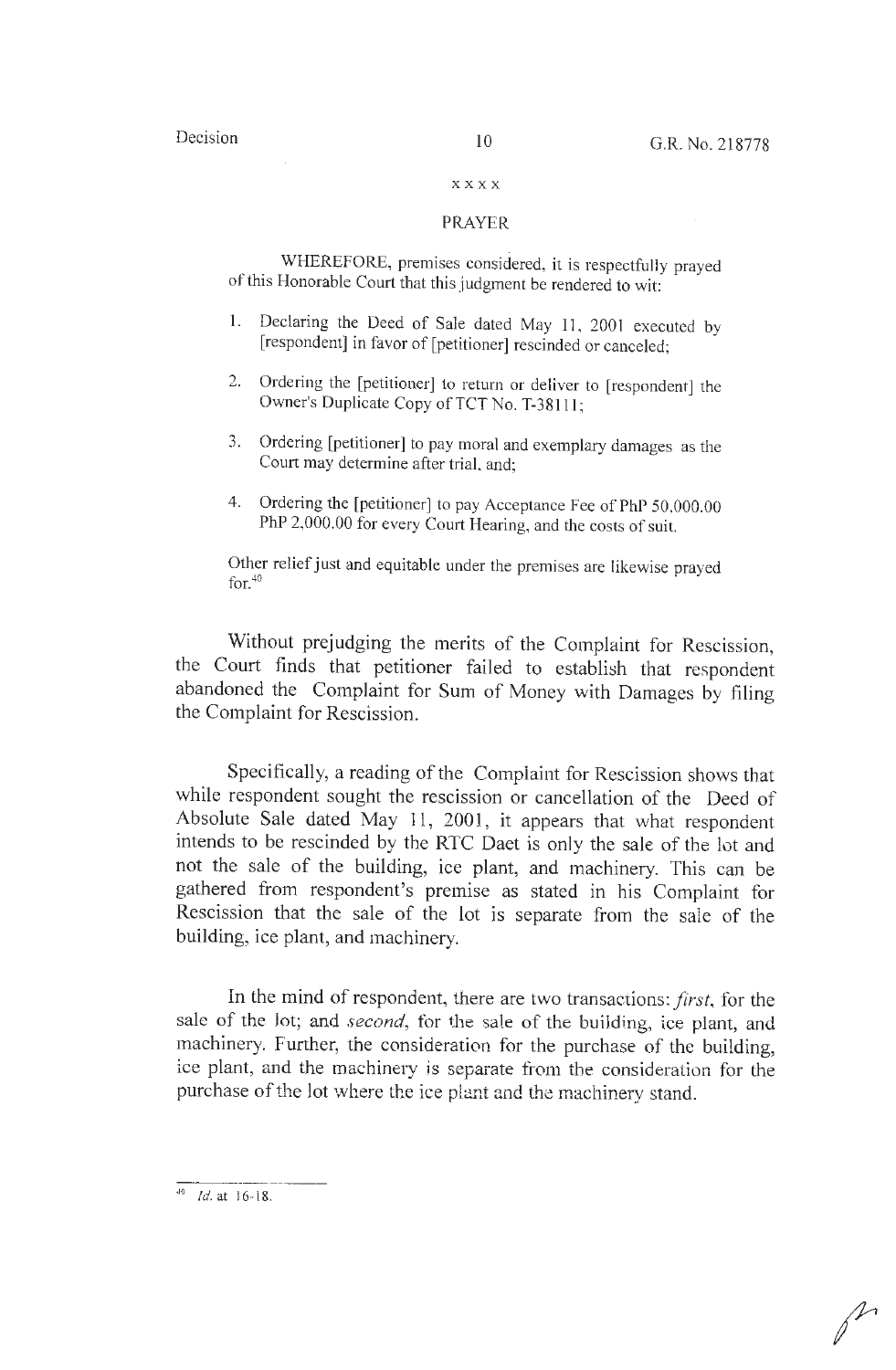Notably, while the complaint is one for rescission, respondent only discussed therein petitioner's failure to deliver the titles of the land with TCT Nos. T-42380 and T-42381 or pay the sum of Pl ,000,000.00. Respondent did not raise petitioner's failure to replace the two dishonored checks amounting to a total of P800,000.00 which, undoubtedly, is a breach of the agreement which may give rise to rescission under Article 1191<sup>41</sup> of the Civil Code. However, respondent omitted any discussion as to the postdated checks.

In fact, in his Comment, respondent averred that the sale of the ice plant building and machinery was already consummated upon turn over of the same. $42$ 

Thus, regardless of whether respondent's appreciation of his agreement with petitioner as elucidated in the Complaint for Rescission is correct, the Court finds that the filing of the Complaint for Rescission by respondent is not sufficient to establish respondent's abandonment of the Complaint for Sum of Money and Damages which is the subject of this petition, and consequently, its dismissal.

The Court notes petitioner's argument that there would be unjust enrichment on the part of the respondent if the Court is to affirm petitioner's liability for P800,000.00 with interest despite what he daims as the purported cancellation of the Deed of Absolute Sale dated May 11 , 2001. To repeat, there is no ruling yet as to whether the rescission of the Deed of Absolute Sale dated May 11, 2001 is proper. Further, to the mind of the Court, it is before the RTC Daet where the Complaint for Rescission is pending for petitioner to raise the legal repercussions of the instant case—the Complaint for Sum of Money before the Makati RTC.

<sup>&</sup>lt;sup>41</sup> Article 1191, CIVIL CODE:

ARTICLE 1191. The power to rescind obligations is implied in reciprocal ones, in case one of the obligors should not comply with what is incumbent upon him,

The injured party may choose between the fulfillment and the rescission of the obligation, with the payment of damages in either case. He-may also seek rescission, even after he has chosen fulfillment, if the latter should become impossible.

The court shall decree the rescission claimed, unless there be just cause authorizing the fixing of a period.

This is understood to be without prejudice to the rights of third persons who have acquired the thing, in accordance with articles 1385 and 1388 and the Mortgage Law  $(1124)$ 

 $^{42}$   $Rollo, p. 60.$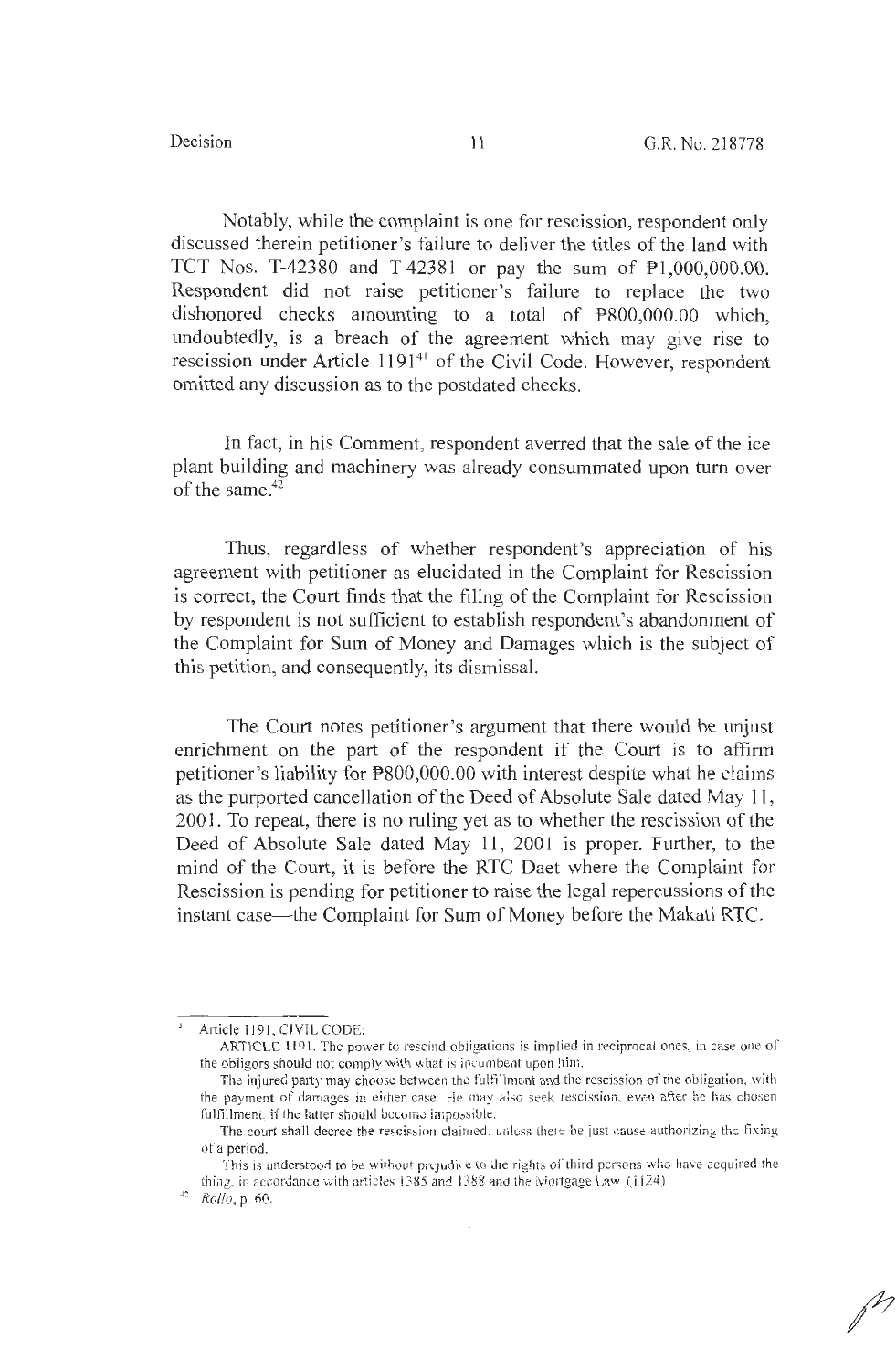Accordingly, the determination of whether the court *a quo* and the appellate court erred in granting in favor of respondent the amount sought in the complaint for collection of sum of money remains to be an actual controversy involving rights which are legally demandable and enforceable that the Court needs to settle.<sup>43</sup>

All told, the Court adopts the findings of fact and conclusions of law of the CA in its assailed Decision in CA-G.R. CV No. 101739 which ruled that respondent had sufficiently established his claim by preponderance of evidence;<sup>44</sup> and that the deeds and the checks presented duly established that there was an existing obligation between the parties herein.<sup>45</sup> Further, the CA ruled that it was no less than the existence of Prudential Bank Check Nos. 040571 and 040572 issued in favor of respondent and drawn against the bank account of petitioner for an amount of P200,000.00 and P600,000.00, respectively, that established the actual amount owed by petitioner to respondent.<sup>46</sup>

Citing *Pacheco v. Court of Appeals*,<sup>47</sup> the CA ratiocinated that a check constitutes an evidence of indebtedness and is a veritable proof of an obligation that can be used in *lieu* of and for the same purpose as a promissory note.48 Thus, the checks, completed and delivered to respondent, are sufficient *per se* to prove the existence of the loan obligation of petitioner to respondent.<sup>49</sup>

However, the Court deems it proper to modify the monetary awards which was granted by the RTC Makati in favor of respondent as affirmed by the CA.

Since the present case involves forbearance of money, the interest imposed on the award of P800,000.00 as actual damages should be modified such that in accordance with *Nacar v Gallery Frames, et al.*<sup>50</sup> the award of P800,000.00 should bear the interest rate of 12% per annum

<sup>43</sup> See *Purisimu v. Security Pacific Assurance Corp ..* G.R. No. 2233 ! 8, July *IS,* 20 I 9. *ciiing Rep. cf the Phils. v. Principalia Management and Personnel Consultants, Inc., 768 Phil. 334, 343 (2015),* further citing *Sps. Arevalo v. Planters Development Bank, ct al.*, 686 Phil. 236, 248-249 (2012).

<sup>&#</sup>x27; 1 • *Rollo,* p. 38.

<sup>&</sup>lt;sup>45</sup> *Id.* 

<sup>&</sup>lt;sup>46</sup> *Id.* at 39.

<sup>&</sup>lt;sup>47</sup> 377 Phil 627 (1999).

<sup>7 377</sup> Phil 627 (i999). 46 *Rollo,* p. 39. 40 Id. at 40.

<sup>&</sup>lt;sup>50</sup> 716 Phil. 267 (2013).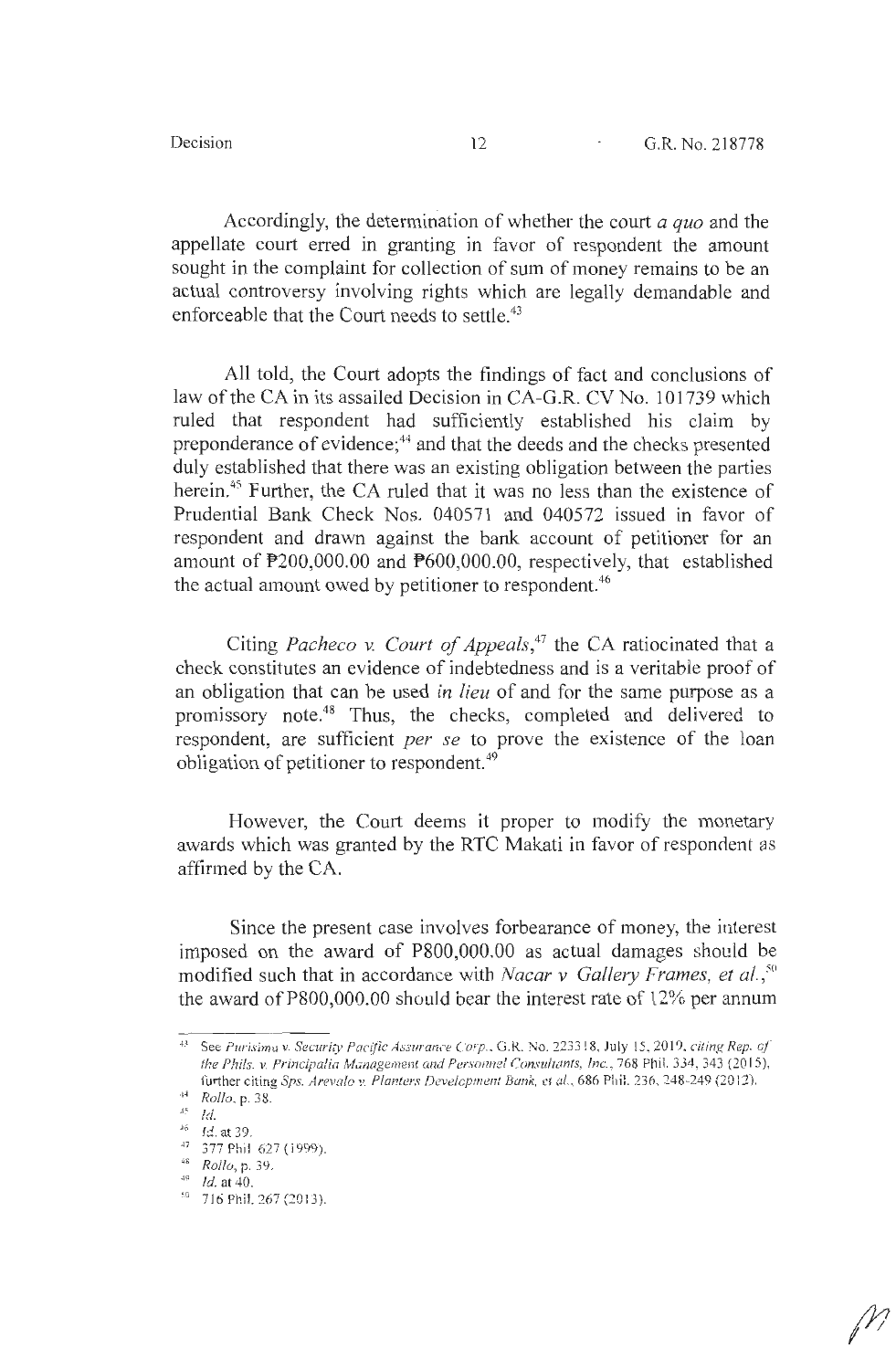of the total monetary awards, computed from the date of demand, *i.e. ,*  January 6, 2005 to June 30, 2013, and 6% per annum from July 1, 2013 until when this Decision becomes final and executory.<sup>51</sup>

Further, the Court held in *Nacar v. Gallery Frames, et al.,* when the judgment of the court awarding a sum of money becomes final and executory, regardless of whether the obligation constitutes a loan or forbearance of money, the rate of legal interest shall be 6% per annum from such finality until its satisfaction, this interim period being deemed to be by then an equivalent to a forbearance of credit.

Thus, in this case, the total monetary awards in favor of respondent should earn legal interest at the rate of 6% per annum from finality of this Decision until fully paid.

**WHEREFORE,** the petition is **DENIED.** The Decision dated February 6, 2015 and the Resolution dated June 16, 2015 of the Court of Appeals in CA-G.R. CV No. 101739 are **AFFIRMED** with **MODIFICATION** in that petitioner is ordered to pay respondent the following:

- 1. the amount of P800,000.00 as actual damages which shall earn legal interest of 12% *per annum* of the total monetary awards, computed from January 6, 2005 to June 30, 2013, and 6% *per annum* from July 1, 2013 until finality of judgment;
- 2. attorney's fees in the amount of P80,000.00;
- 3. cost of suit;
- 4. 6% *per annum* interest on the total monetary awards from the finality of this Decision until fully paid.

<sup>51</sup> See also *Rivera* v. *Sps. Chua,* 750 Phil. 663 (20 15).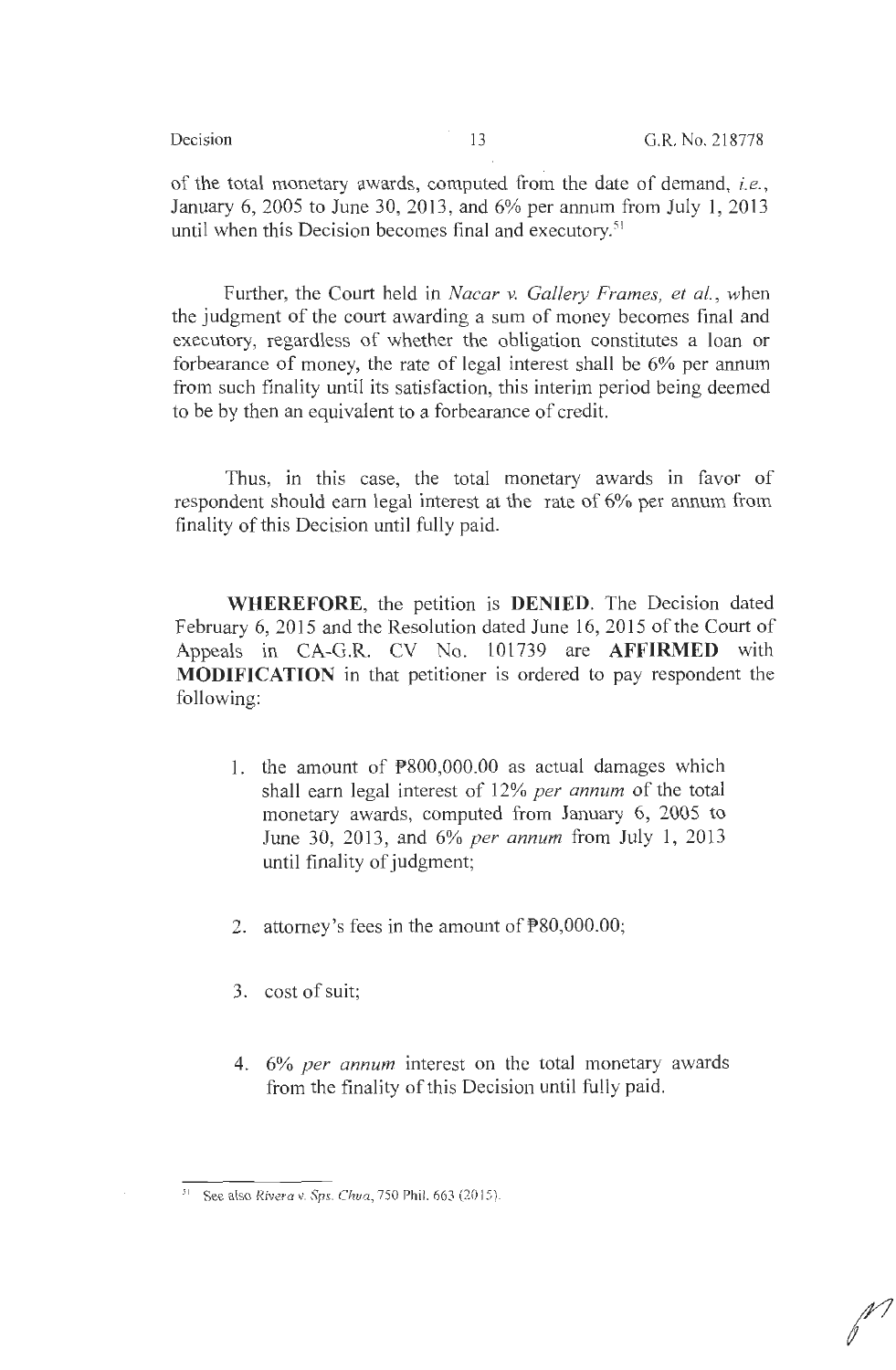Decision 14 G.R. No. 218778

**SO ORDERED.** 

**HENRY L B. INTING** *Associate Justice* 

WE CONCUR:

 $\mu$ f verv **ESTELA M. PERLAS-BERNABE**  *Senior Associate Justice* 

*Chairperson* 

( On official leave) **RAMON PA E.L. HERNANDO EDGARDO L. DELOS SANTOS** Associate Justice *Associate Justice* 

(On leave) **PRISCILLA J. BALTAZAR-PADILLA**  *Associate Justice* 

# **ATTESTATION**

I attest that the conclusions in the above Decision had been reached in consultation before the case was assigned to the writer of the opinion of the Court's Divisiun.

**ESTELA M. PERLAS-BERNABE** *Senior Assor:iate Justice Chairuerson*